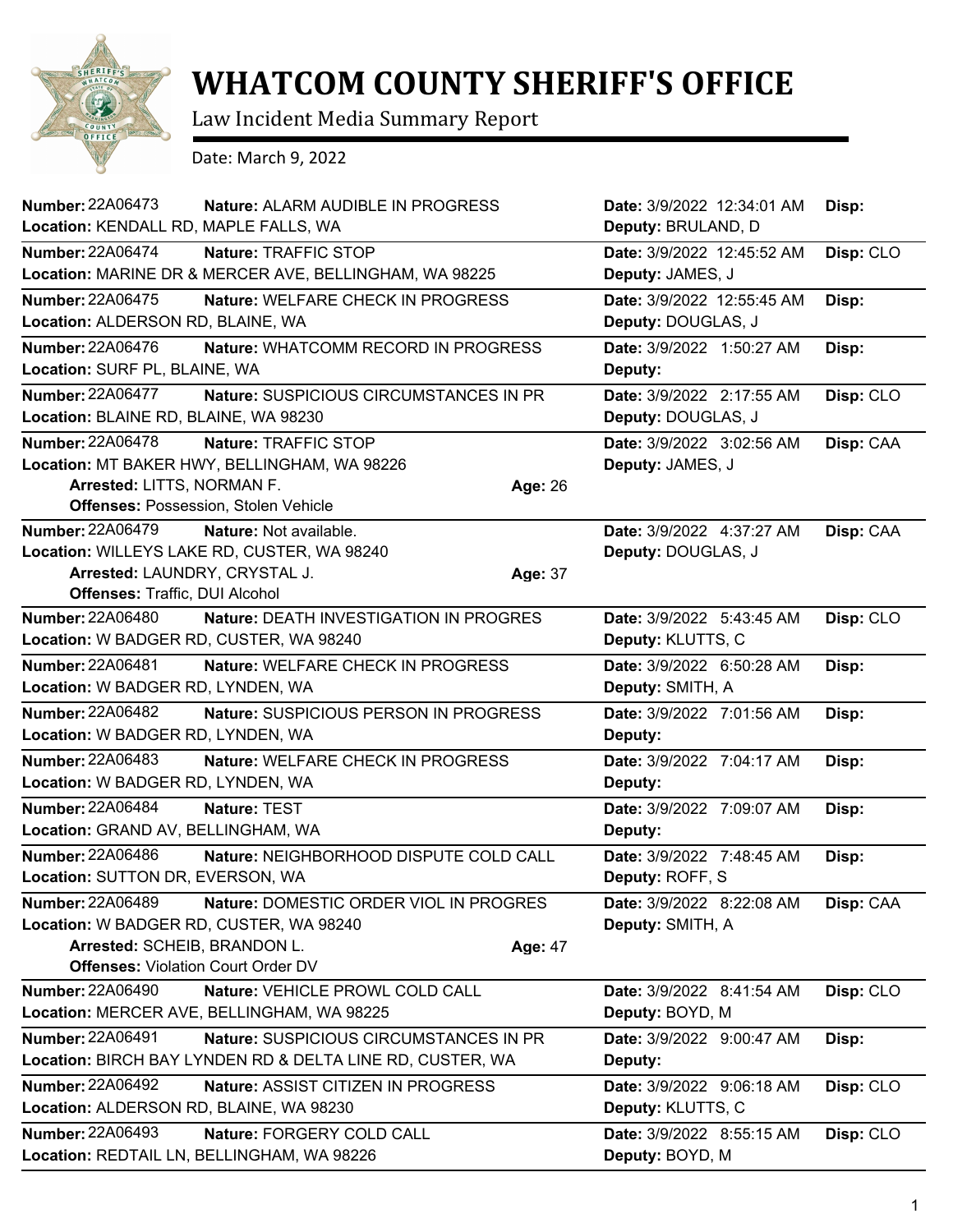| Number: 22A06494<br><b>Nature: ASSIST CITIZEN IN PROGRESS</b>    | Date: 3/9/2022 9:13:47 AM  | Disp: CLO |
|------------------------------------------------------------------|----------------------------|-----------|
| Location: GRAND AVE, BELLINGHAM, WA 98225                        | Deputy: HIGH, M            |           |
| <b>Number: 22A06495</b><br>Nature: TRAFFIC HAZARD IN PROGRESS    | Date: 3/9/2022 9:17:41 AM  | Disp: CLO |
| Location: BENNETT DR & MCLEOD RD, BELLINGHAM, WA 98225           | Deputy: HAGGITH, J         |           |
| Number: 22A06496<br><b>Nature: WATCH FOR IN PROGRESS</b>         | Date: 3/9/2022 9:19:44 AM  | Disp:     |
| Location: SLATER RD & FERNDALE RD, FERNDALE, WA                  | Deputy:                    |           |
| <b>Number: 22A06497</b><br>Nature: ASSIST AGENCY IN PROGRESS     | Date: 3/9/2022 9:29:49 AM  | Disp: ACT |
| Location: KENDALL RD, MAPLE FALLS, WA 98266                      | Deputy: ROFF, S            |           |
| <b>Number: 22A06498</b><br>Nature: HARASSMENT COLD CALL          | Date: 3/9/2022 9:34:04 AM  | Disp: INF |
| Location: HARBORVIEW RD, BLAINE, WA 98230                        | Deputy: SMITH, A           |           |
| Number: 22A06499<br>Nature: REFER TO WSP IN PROGRESS             | Date: 3/9/2022 9:36:09 AM  | Disp:     |
| Location: GUIDE MERIDIAN & RIVER RD, LYNDEN, WA                  | Deputy:                    |           |
| <b>Number: 22A06500</b><br>Nature: SEX OFFENDER REGISTRATION     | Date: 3/9/2022 10:03:47 AM | Disp: CLO |
| Location: SINCLAIR DR, FERNDALE, WA 98248                        | Deputy: HAGGITH, J         |           |
| Number: 22A06501<br>Nature: SUSPICIOUS CIRCUMSTANCES IN PR       | Date: 3/9/2022 10:06:17 AM | Disp:     |
| Location:                                                        | Deputy: HEINRICH, C        |           |
| Number: 22A06502<br>Nature: SUSPICIOUS VEHICLE IN PROGRESS       | Date: 3/9/2022 10:12:46 AM | Disp:     |
| Location: PETTICOTE LN, BLAINE, WA                               | Deputy:                    |           |
| Number: 22A06503<br>Nature: SUSPICIOUS VEHICLE COLD CALL         | Date: 3/9/2022 10:13:24 AM | Disp: CLO |
| Location: MOUNTAIN VIEW RD, FERNDALE, WA 98248                   | Deputy: HAGGITH, J         |           |
| Number: 22A06506<br>Nature: FOLLOW UP                            | Date: 3/9/2022 10:40:51 AM | Disp: CLO |
| Location: W SMITH RD, BELLINGHAM, WA 98226                       | Deputy: HAGGITH, J         |           |
| Number: 22A06507<br><b>Nature: THEFT IN PROGRESS</b>             | Date: 3/9/2022 11:26:39 AM | Disp: CLO |
| Location: CRABAPPLE LN, BELLINGHAM, WA 98226                     | Deputy: KLUTTS, C          |           |
|                                                                  |                            |           |
| <b>Number: 22A06508</b><br>Nature: TROUBLE W/SUBJECT IN PROGRESS | Date: 3/9/2022 11:28:07 AM | Disp:     |
| Location: CRABAPPLE LN, BELLINGHAM, WA                           | Deputy:                    |           |
| Number: 22A06510<br>Nature: REFER TO WSP IN PROGRESS             | Date: 3/9/2022 11:40:06 AM | Disp:     |
| Location: GUIDE MERIDIAN & WISER LAKE RD, WA                     | Deputy:                    |           |
| Number: 22A06511<br>Nature: REFER TO WSP IN PROGRESS             | Date: 3/9/2022 11:47:36 AM | Disp:     |
| Location: LAWRENCE RD & SIPER RD, WA                             | Deputy:                    |           |
| Number: 22A06512<br>Nature: HIT AND RUN IN PROGRESS              | Date: 3/9/2022 11:52:45 AM | Disp:     |
| Location: W BADGER RD & BERTHUSEN RD, LYNDEN, WA                 | Deputy: MOYES, K           |           |
| Number: 22A06513<br>Nature: THREAT COLD CALL                     | Date: 3/9/2022 12:00:23 PM | Disp: CLO |
| Location: HARBORVIEW DR, BLAINE, WA 98230                        | Deputy:                    |           |
| Number: 22A06514<br>Nature: WHATCOMM RECORD IN PROGRESS          | Date: 3/9/2022 12:02:16 PM | Disp:     |
| Location: TSAWWASSEN LO, BLAINE, WA                              | Deputy:                    |           |
| Number: 22A06515<br>Nature: FRAUD COLD CALL                      | Date: 3/9/2022 12:04:51 PM | Disp: CLO |
| Location: ROCKY RD, BELLINGHAM, WA 98226                         | Deputy: COLLINS, B         |           |
| Number: 22A06517<br>Nature: WELFARE CHECK IN PROGRESS            | Date: 3/9/2022 12:23:08 PM | Disp: CLO |
| Location: SLATER RD, FERNDALE, WA 98248                          | Deputy: HAGGITH, J         |           |
| Number: 22A06519<br>Nature: SUSPICIOUS PERSON IN PROGRESS        | Date: 3/9/2022 12:47:49 PM | Disp:     |
| Location: VALLEY VIEW RD & BIRCH BAY LYNDEN RD, CUSTER, WA       | Deputy: SMITH, A           |           |
| Number: 22A06520<br>Nature: ALARM AUDIBLE IN PROGRESS            | Date: 3/9/2022 12:49:50 PM | Disp:     |
| Location: FREMONT ST, BELLINGHAM, WA                             | Deputy:                    |           |
| <b>Number: 22A06521</b><br>Nature: MISSING PERSON COLD CALL      | Date: 3/9/2022 12:51:30 PM | Disp: CLO |
| Location: POLO PARK DR, BELLINGHAM, WA 98229                     | Deputy: STAFFORD, M        |           |
| <b>Number: 22A06522</b><br>Nature: SERVE PAPERS IN PROGRESS      | Date: 3/9/2022 1:20:31 PM  | Disp: INF |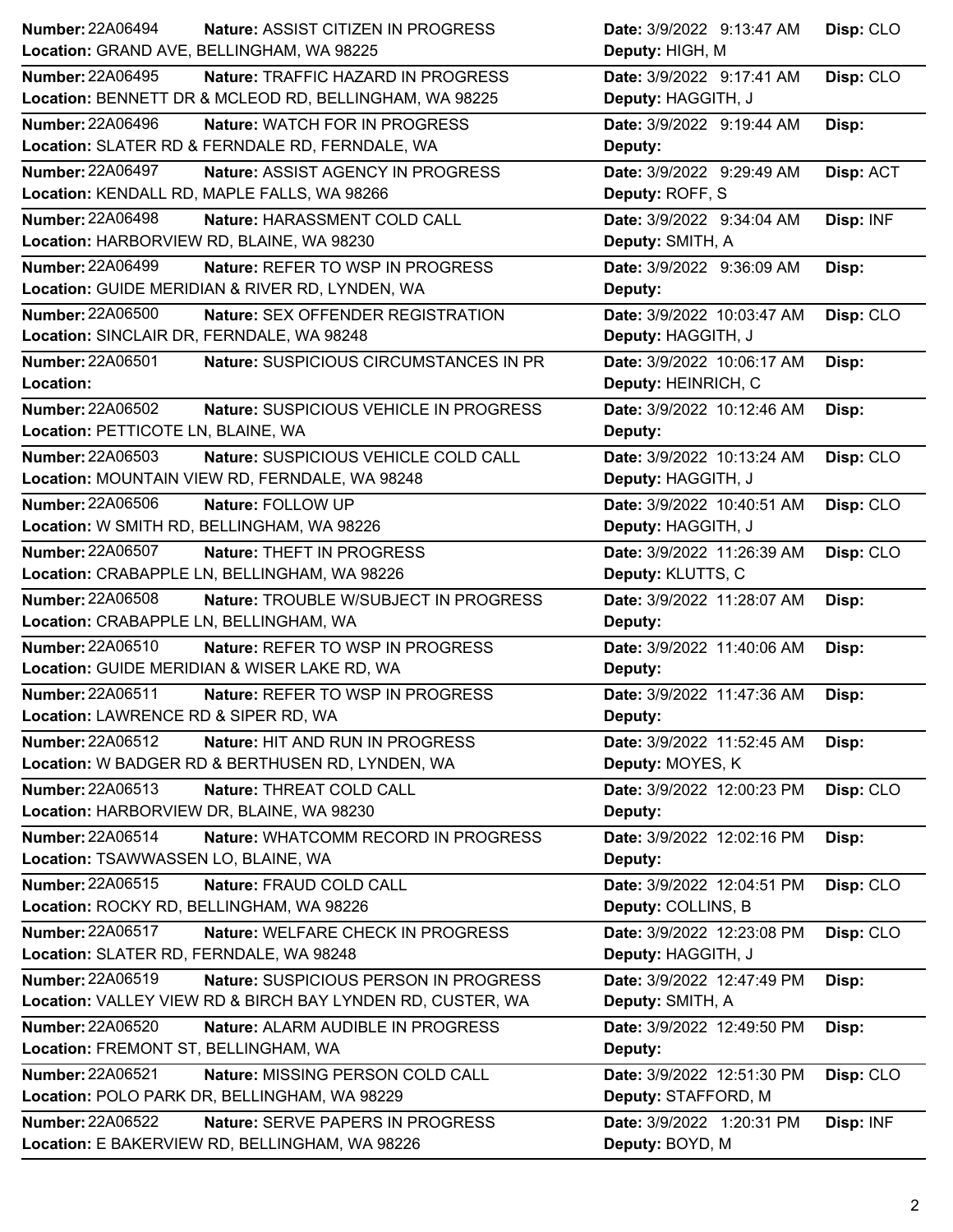| <b>Number: 22A06524</b>                   | Nature: THEFT COLD CALL                          | Date: 3/9/2022 1:54:29 PM | Disp:     |
|-------------------------------------------|--------------------------------------------------|---------------------------|-----------|
| Location: SANTA FE TR, MAPLE FALLS, WA    |                                                  | Deputy: ROFF, S           |           |
| <b>Number: 22A06525</b>                   | Nature: THEFT COLD CALL                          | Date: 3/9/2022 1:35:01 PM | Disp: CLO |
| Location: FIR LN, MAPLE FALLS, WA 98266   |                                                  | Deputy: BOYD, M           |           |
| Number: 22A06527                          | Nature: CUSTODIAL INTERFERENCE COLD CA           | Date: 3/9/2022 2:25:23 PM | Disp: CLO |
|                                           | Location: YEW STREET RD, BELLINGHAM, WA 98229    | Deputy: STAFFORD, M       |           |
| Number: 22A06528                          | Nature: FOLLOW UP                                | Date: 3/9/2022 2:31:30 PM | Disp:     |
| Location:                                 |                                                  | Deputy: ALLGIRE, J        |           |
| Number: 22A06530                          | Nature: FORGERY COLD CALL                        | Date: 3/9/2022 2:44:32 PM | Disp: INF |
|                                           | Location: E HORTON RD, BELLINGHAM, WA 98226      | Deputy: STAFFORD, M       |           |
| Number: 22A06532                          | Nature: ASSIST CITIZEN IN PROGRESS               | Date: 3/9/2022 2:49:30 PM | Disp:     |
| Location: SURF PL, BLAINE, WA             |                                                  | Deputy: BAUMAN, L         |           |
| Number: 22A06534                          | Nature: ALARM AUDIBLE IN PROGRESS                | Date: 3/9/2022 3:02:14 PM | Disp: CLO |
| Location: SEMIAHMOO DR, BLAINE, WA 98230  |                                                  | Deputy: MELLEMA, S        |           |
| Number: 22A06537                          | Nature: TRAFFIC STOP                             | Date: 3/9/2022 3:17:22 PM | Disp: CAA |
|                                           | Location: GRANDVIEW RD, FERNDALE, WA 98248       | Deputy: STRAND, E         |           |
| Arrested: MCBEAN, NAMIR U.                | Age: 36                                          |                           |           |
|                                           | <b>Offenses: Driving While License Susp</b>      |                           |           |
| <b>Number: 22A06539</b>                   | Nature: MENTAL IN PROGRESS                       | Date: 3/9/2022 3:15:35 PM | Disp:     |
| Location: ENTERPRISE RD, FERNDALE, WA     |                                                  | Deputy: BAUMAN, L         |           |
| <b>Number: 22A06541</b>                   | Nature: WELFARE CHECK IN PROGRESS                | Date: 3/9/2022 3:19:31 PM | Disp: CLO |
|                                           | Location: SUDDEN VALLEY DR, BELLINGHAM, WA 98229 | Deputy: STAFFORD, M       |           |
| Number: 22A06542                          | Nature: VEHICLE ABANDONED COLD CALL              | Date: 3/9/2022 3:21:52 PM | Disp: ACT |
| Location: OAK CT, MAPLE FALLS, WA 98266   |                                                  | Deputy: WOOD, B           |           |
| <b>Number: 22A06543</b>                   | Nature: RUNAWAY COLD CALL                        | Date: 3/9/2022 3:30:17 PM | Disp: ACT |
| Location: JESS RD, CUSTER, WA 98240       |                                                  | Deputy: ASSINK, G         |           |
|                                           |                                                  |                           |           |
| Number: 22A06544                          | Nature: MESSAGE DELIVERY IN PROGRESS             | Date: 3/9/2022 3:35:18 PM | Disp:     |
| Location: W BADGER RD, CUSTER, WA         |                                                  | Deputy:                   |           |
| Number: 22A06545                          | Nature: WELFARE CHECK IN PROGRESS                | Date: 3/9/2022 3:35:42 PM | Disp:     |
| Location: MAPLE CT, BELLINGHAM, WA        |                                                  | Deputy:                   |           |
| Number: 22A06546                          | Nature: MISSING PERSON COLD CALL                 | Date: 3/9/2022 3:32:14 PM | Disp: CLO |
| Location: PETTICOTE LN, BLAINE, WA 98230  |                                                  | Deputy: MELLEMA, S        |           |
| Number: 22A06547                          | Nature: CUSTODIAL INTERFERENCE COLD CA           | Date: 3/9/2022 3:32:36 PM | Disp: INF |
| Location: ORION WAY, BELLINGHAM, WA 98226 |                                                  | Deputy: WOOD, B           |           |
| <b>Number: 22A06548</b>                   | Nature: REFER TO OTHER AGENCY IN PROGR           | Date: 3/9/2022 3:46:14 PM | Disp:     |
| Location: NOOKSACK RD, EVERSON, WA        |                                                  | Deputy:                   |           |
| Number: 22A06549                          | Nature: SUSPICIOUS CIRCUMSTANCES COLD            | Date: 3/9/2022 3:52:28 PM | Disp: CLO |
| Location: MATZ RD, FERNDALE, WA 98248     |                                                  | Deputy: MELLEMA, S        |           |
| <b>Number: 22A06550</b>                   | Nature: NEIGHBORHOOD DISPUTE IN PROGRE           | Date: 3/9/2022 4:04:05 PM | Disp: CLO |
| Location: HARKSELL RD, FERNDALE, WA 98248 |                                                  | Deputy: MELLEMA, S        |           |
| <b>Number: 22A06551</b>                   | Nature: DOMESTIC VERBAL IN PROGRESS              | Date: 3/9/2022 4:05:04 PM | Disp: INF |
| Location: SAXON RD, ACME, WA 98220        |                                                  | Deputy: STAFFORD, M       |           |
| Number: 22A06552                          | Nature: HAZARD IN PROGRESS                       | Date: 3/9/2022 4:08:47 PM | Disp:     |
| Location: GRAND AV, BELLINGHAM, WA        |                                                  | Deputy: HEINRICH, C       |           |
| Number: 22A06553                          | Nature: Not available.                           | Date: 3/9/2022 4:21:59 PM | Disp:     |
| Location: W BARTLETT RD, LYNDEN, WA       |                                                  | Deputy: JOHNSON, J        |           |
| Number: 22A06554                          | Nature: REFER TO WSP IN PROGRESS                 | Date: 3/9/2022 4:37:59 PM | Disp:     |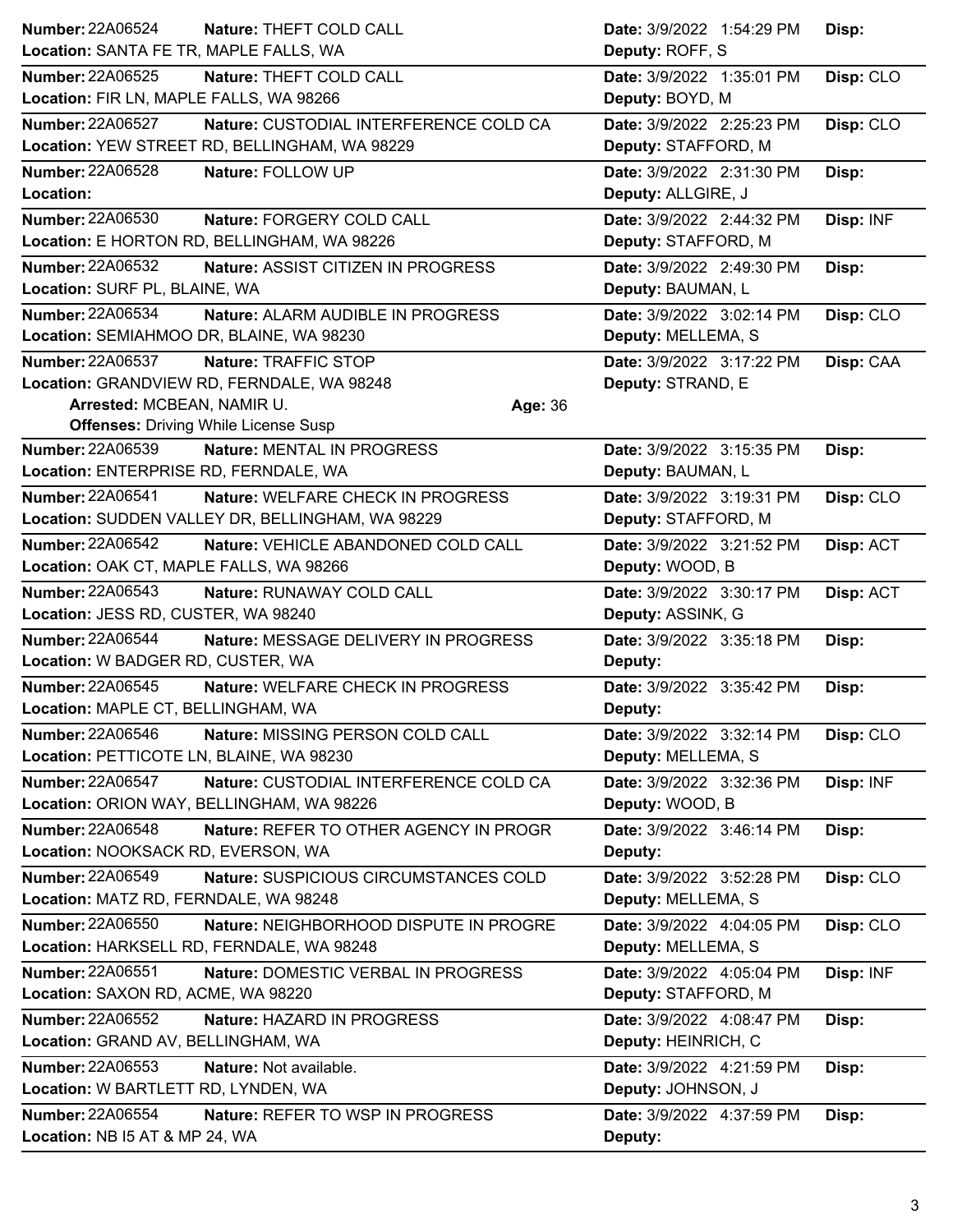| Location: ENTERPRISE RD, FERNDALE, WA          | Nature: MENTAL IN PROGRESS                                 | Date: 3/9/2022 4:55:05 PM<br>Disp:     |
|------------------------------------------------|------------------------------------------------------------|----------------------------------------|
|                                                |                                                            | Deputy: BAUMAN, L                      |
| <b>Number: 22A06557</b>                        | <b>Nature: WATCH FOR IN PROGRESS</b>                       | Date: 3/9/2022 4:56:22 PM<br>Disp:     |
| Location: LAWRENCE RD & GEORGE RD, EVERSON, WA |                                                            | Deputy:                                |
| <b>Number: 22A06560</b>                        | Nature: ALARM PANIC IN PROGRESS                            | Date: 3/9/2022 5:10:38 PM<br>Disp:     |
| Location: GRAND AV, BELLINGHAM, WA             |                                                            | Deputy:                                |
| <b>Number: 22A06561</b>                        | Nature: TRAFFIC STOP                                       | Date: 3/9/2022 5:41:16 PM<br>Disp: ACT |
|                                                | Location: CEDARWOOD AVE & BENNETT DR, BELLINGHAM, WA 98225 | Deputy: STRAND, E                      |
| <b>Number: 22A06562</b>                        | Nature: TRAFFIC HAZARD IN PROGRESS                         | Date: 3/9/2022 5:48:21 PM<br>Disp:     |
| Location: IMHOF RD & ULRICH RD, FERNDALE, WA   |                                                            | Deputy:                                |
| <b>Number: 22A06564</b>                        | Nature: TRAFFIC HAZARD IN PROGRESS                         | Date: 3/9/2022 5:52:19 PM<br>Disp:     |
| Location: IMHOF RD & ULRICH RD, FERNDALE, WA   |                                                            | Deputy:                                |
| Number: 22A06565                               | Nature: TRAFFIC HAZARD IN PROGRESS                         | Date: 3/9/2022 6:03:04 PM<br>Disp:     |
| Location: IMHOF RD & ULRICH RD, FERNDALE, WA   |                                                            | Deputy:                                |
| Number: 22A06566                               | Nature: TROUBLE W/SUBJECT IN PROGRESS                      | Date: 3/9/2022 6:03:45 PM<br>Disp: CAA |
| Location: MITCHELL WAY, BELLINGHAM, WA 98226   |                                                            | Deputy: WRIGHT, M                      |
| Arrested: QUICK, DANIEL F.                     |                                                            | Age: 51                                |
| <b>Offenses: Trespass, Real Property</b>       |                                                            |                                        |
| <b>Number: 22A06567</b>                        | Nature: WATCH FOR IN PROGRESS                              | Disp: CLO<br>Date: 3/9/2022 6:08:57 PM |
|                                                | Location: TEN MILE RD & GUIDE MERIDIAN ROAD, LYNDEN, WA    | Deputy: MELLEMA, S                     |
| <b>Number: 22A06568</b>                        | Nature: TRAFFIC HAZARD IN PROGRESS                         | Date: 3/9/2022 6:08:40 PM<br>Disp:     |
| Location: IMHOF RD, FERNDALE, WA               |                                                            | Deputy:                                |
| Number: 22A06569                               | Nature: PARKING PROBLEM IN PROGRESS                        | Date: 3/9/2022 6:08:12 PM<br>Disp:     |
| Location: EAST ST, BLAINE, WA                  |                                                            | Deputy:                                |
| <b>Number: 22A06570</b>                        | Nature: FOLLOW UP                                          | Date: 3/9/2022 6:16:25 PM<br>Disp:     |
| Location: MITCHELL WA, BELLINGHAM, WA          |                                                            | Deputy:                                |
| Number: 22A06571                               | Nature: SUSPICIOUS PERSON IN PROGRESS                      | Date: 3/9/2022 6:18:29 PM<br>Disp:     |
|                                                |                                                            |                                        |
| Location: IMHOF RD, FERNDALE, WA               |                                                            | Deputy:                                |
| <b>Number: 22A06572</b>                        | Nature: SERVE WARRANT IN PROGRESS                          | Date: 3/9/2022 6:34:24 PM<br>Disp:     |
| Location: GRAND AV, BELLINGHAM, WA             |                                                            | Deputy:                                |
| <b>Number: 22A06573</b>                        | Nature: REFER TO WSP IN PROGRESS                           | Date: 3/9/2022 6:45:40 PM<br>Disp:     |
|                                                | Location: E AXTON RD & GUIDE MERIDIAN, BELLINGHAM, WA      | Deputy:                                |
| <b>Number: 22A06574</b>                        | Nature: WHATCOMM RECORD IN PROGRESS                        | Date: 3/9/2022 6:58:29 PM<br>Disp:     |
| Location: GRANDVIEW RD, FERNDALE, WA           |                                                            | Deputy:                                |
| Number: 22A06575                               | Nature: ASSIST CITIZEN IN PROGRESS                         | Date: 3/9/2022 7:59:29 PM<br>Disp: CLO |
|                                                | Location: NORTHWEST DR & W AXTON RD, BELLINGHAM, WA 98226  | Deputy: MELLEMA, S                     |
| Number: 22A06576                               | Nature: WATCH FOR IN PROGRESS                              | Disp: CLO<br>Date: 3/9/2022 8:02:38 PM |
| Location: W AXTON RD, BELLINGHAM, WA 98226     |                                                            | Deputy: WRIGHT, M                      |
| Number: 22A06577                               | Nature: DOMESTIC VERBAL IN PROGRESS                        | Date: 3/9/2022 8:07:19 PM<br>Disp:     |
| Location: VALLEY CREST WA, BELLINGHAM, WA      |                                                            | Deputy: STAFFORD, M                    |
| <b>Number: 22A06579</b>                        | Nature: TRAFFIC STOP                                       | Date: 3/9/2022 8:48:09 PM<br>Disp:     |
| Location: BIRCH BAY LYNDEN RD, CUSTER, WA      |                                                            | Deputy: PIKE, J                        |
| <b>Number: 22A06580</b>                        | <b>Nature: EXTRA PATROL IN PROGRESS</b>                    | Date: 3/9/2022 8:46:51 PM<br>Disp:     |
| Location: AUTUMN LN, BELLINGHAM, WA            |                                                            | Deputy: STAFFORD, M                    |
| Number: 22A06581                               | Nature: MENTAL IN PROGRESS                                 | Date: 3/9/2022 9:07:12 PM<br>Disp: CLO |
| Location: RODEO DR, LYNDEN, WA 98264           |                                                            | Deputy: MELLEMA, S                     |
| <b>Number: 22A06582</b>                        | Nature: SECURITY CHECK IN PROGRESS                         | Date: 3/9/2022 9:22:21 PM<br>Disp:     |